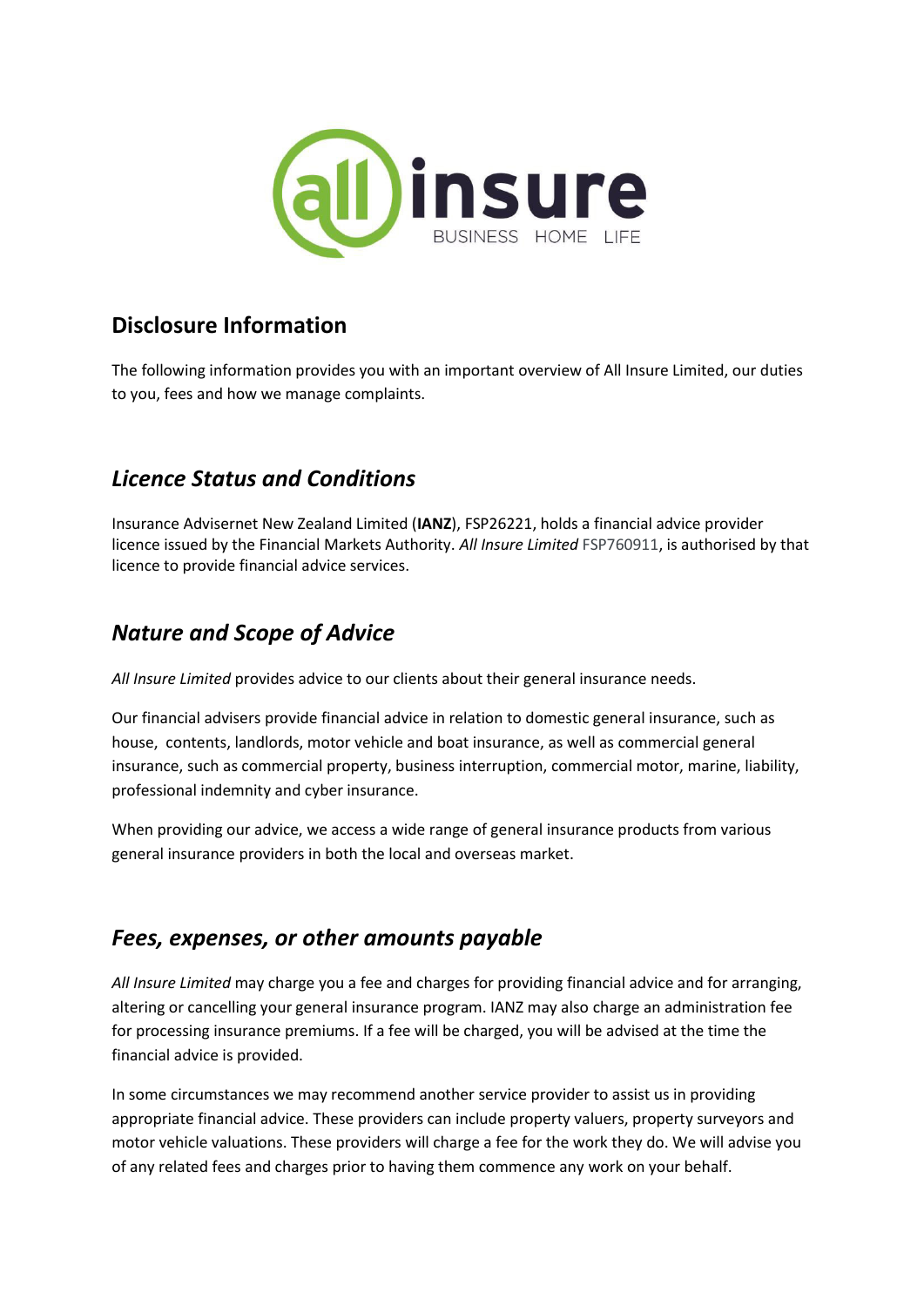### *Conflicts of interest and commissions or other incentives*

*All Insure Limited* may receive a commission when you when you pay your invoice for insurance cover or if we refer you to a premium funder with whom you enter into a premium funding arrangement.

*All Insure Limited* may pay your financial adviser a salary, plus bonuses and other incentives. *All Insure Limited* and your financial adviser may receive indirect benefits from insurers and premium funders such as business lunches, tickets to sporting and/or cultural events or corporate promotional merchandise.

We recognise that the above commissions and incentives may create conflicts of interests for *All Insure Limited* and your financial adviser. To manage these conflicts, we follow an advice process that ensures our recommendations are made based on your financial goals and circumstances. Insurance Advisernet undertakes compliance audits of your financial adviser, who undergoes specialised training in this area. Insurance Advisernet also annually audits our conflicts of interest compliance framework.

We may, however, choose to rebate all or some commissions and charge you a fee based on the nature of the service we provide.

#### *Complaints & Disputes Process*

If you are not fully satisfied with our services, please contact your financial adviser or *[Authorised Body Name]*, who will try to resolve your complaint to your satisfaction.

If a satisfactory resolution is not able to be achieved, your financial adviser or *[Authorised Body Name]* will refer your complaint to IANZ. IANZ 's complaints officer will formally acknowledge your complaint in writing and will endeavour to resolve your complaint fairly and within a timely manner.

If you are unable to resolve your complaint with IANZ, you may refer it to Financial Services Complaints Limited (**FSCL**), of which IANZ and *All Insure Limited are* members. FSCL is an approved independent dispute resolution scheme which handles complaints against financial service providers, including insurance brokers. FSCL is free to consumers and its decisions are binding on us (but not on you). Further information about FSCL is available from IANZ and/or from www.fscl.org.nz . You may contact FSCL directly on 0800 347 257.

Please [click here](https://insuranceadvisernet.co.nz/compliments-and-complaints) for more details on IANZ's complaints handling process.